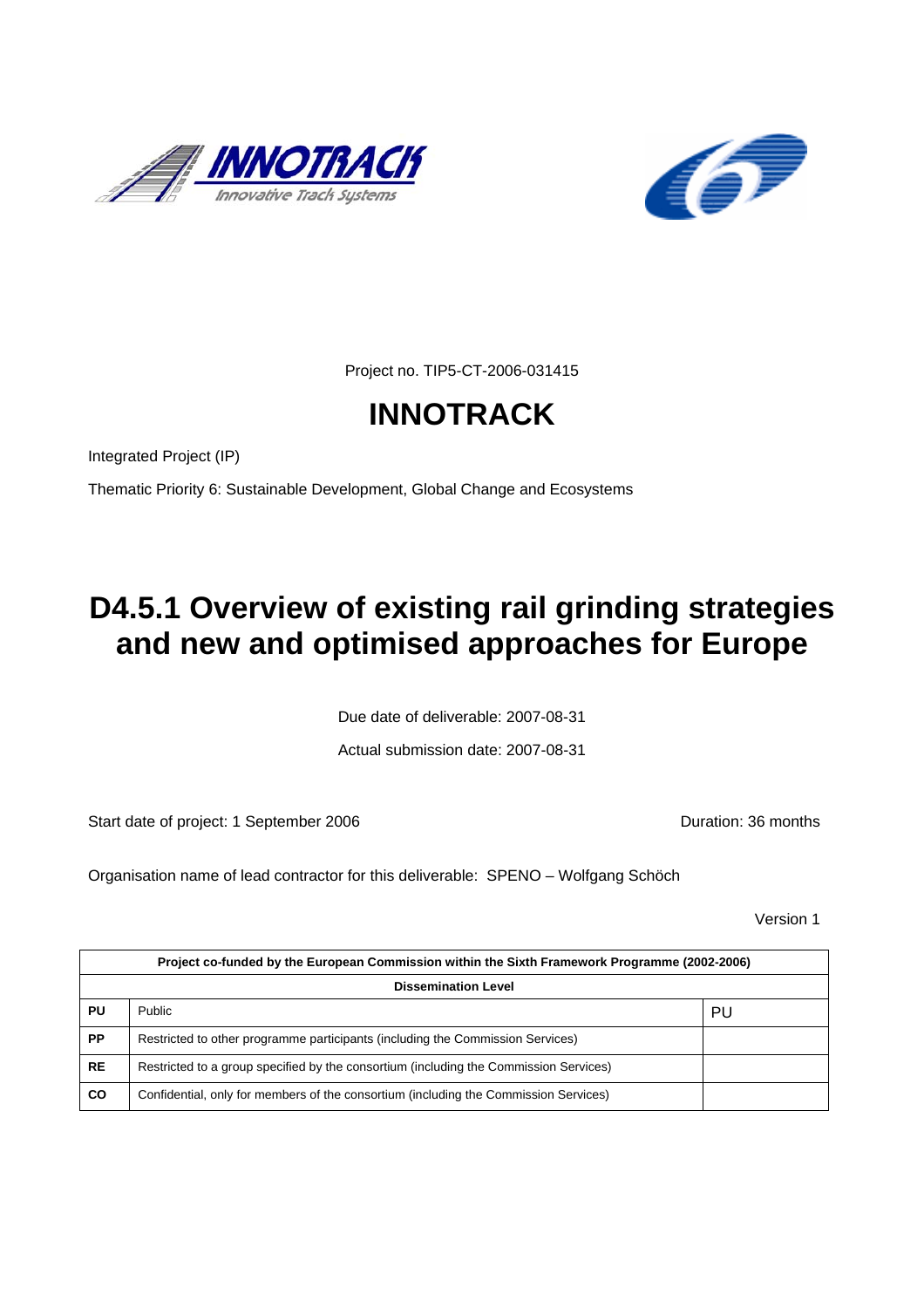## Table of Contents

|  |  | 3. Overview of existing rail grinding strategies and new and optimised approaches for Europe  5 |  |
|--|--|-------------------------------------------------------------------------------------------------|--|
|  |  | 3.2 Intentions and potential for further developments with a view to optimising maintenance 5   |  |
|  |  |                                                                                                 |  |
|  |  |                                                                                                 |  |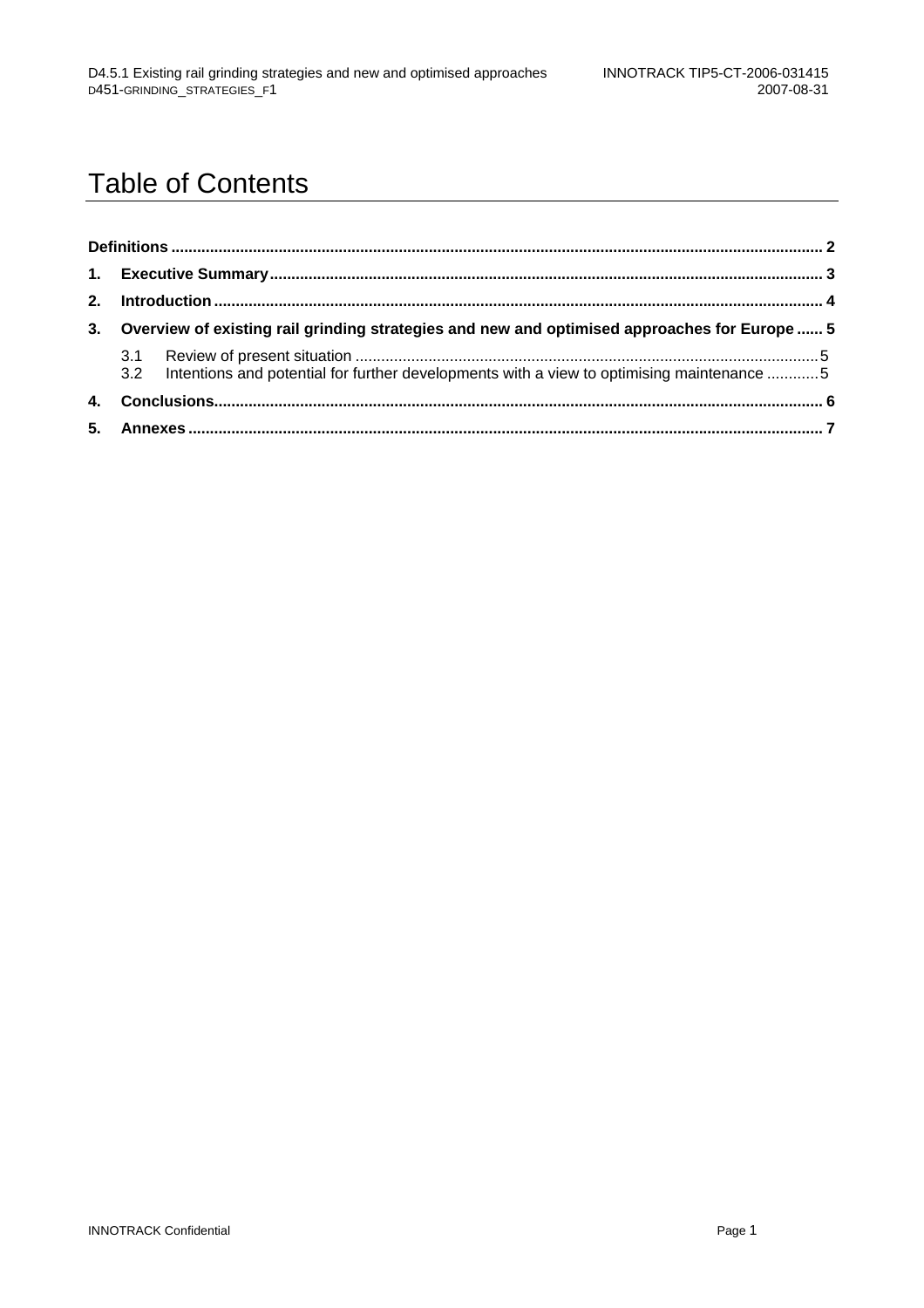### **Definitions**

#### **1) "Maintenance (Grinding) Strategy"**

Planned maintenance activity (defined by infrastructure maintainer, in theory independent of available technology, in practice often influenced by available/proposed equipment)

- a) Intervention threshold (specified value, measured in regular intervals) (e.g. depth of corrugation, deviation from profile, depth of cracks,….)
- b) Cycles (fixed on experience, availability of machine / track / etc.) e.g. x MGT (million gross tons), y months, every summer, between Christmas and New Year,….)
- c) Combined with other maintenance activities (e.g. after rail replacement, after tamping, when line is closed for other work,….)

Definition of specifications (situation to be achieved):

- Longitudinal profile (evenness)
- Transversal profile (target and tolerance)
- Surface condition (roughness, facet widths,....)

#### **2) "Maintenance Process"**

Technology, developed to achieve purpose of intervention (hardware):

Rotating grinding stones, static abrasive blocks, oscillating grinding stones, Milling, Planing, High-speedgrinding ……

#### **3) "Maintenance (Grinding) Procedure"**

Utilisation of equipment in order to produce specified result:

- Positioning of grinding stones and setting of stone pressure ("grinding pattern")
- Grinding speed
- Number of grinding passes
- Side works (stone changes, cleaning…)
- Work documentation (recording, simultaneously or after work, spot-checks)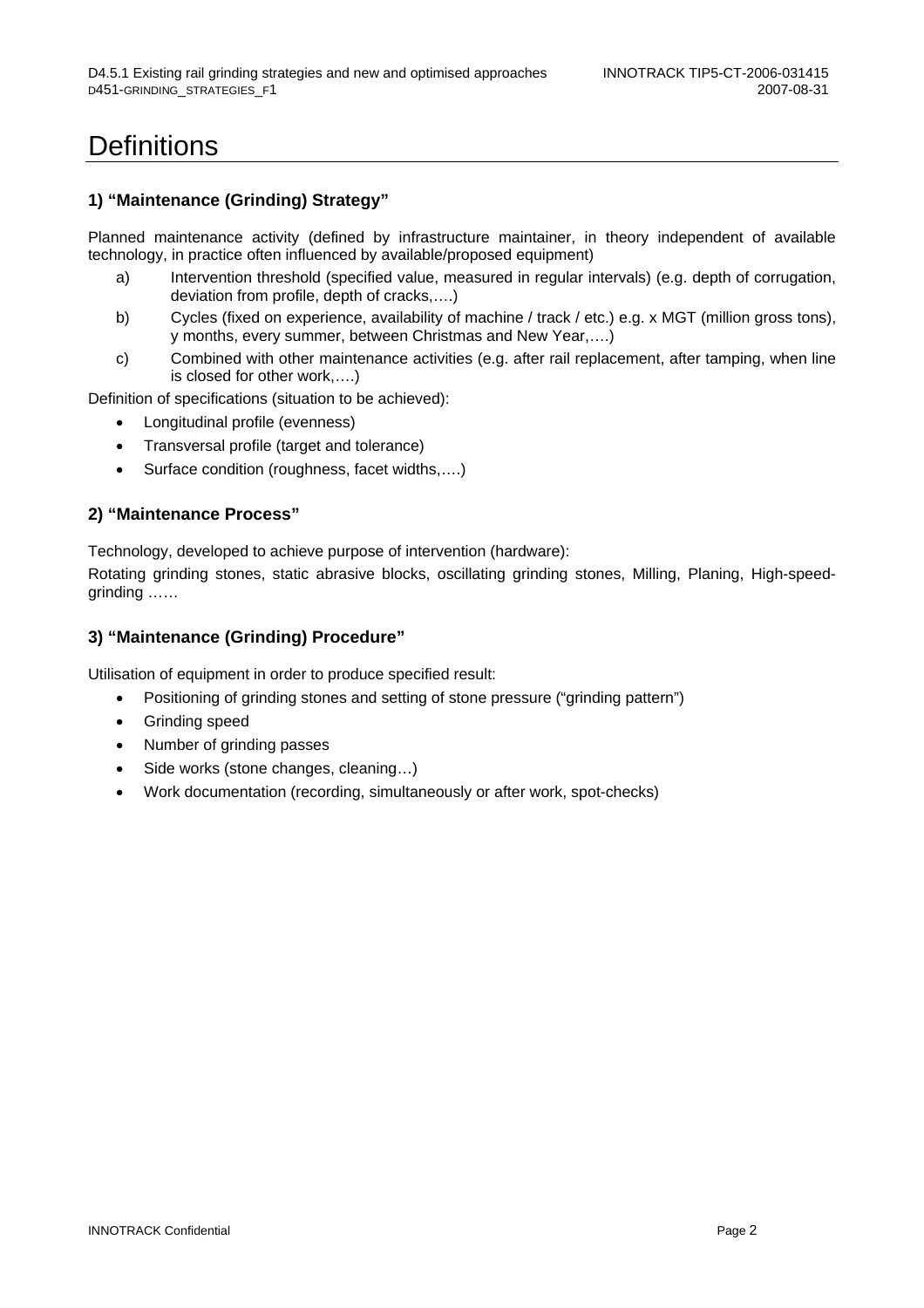### 1. Executive Summary

The work package 4.5 studied the present situation with rail maintenance in order to find out potentials for development of strategies aiming at reduced life-cycle-costs for the rails.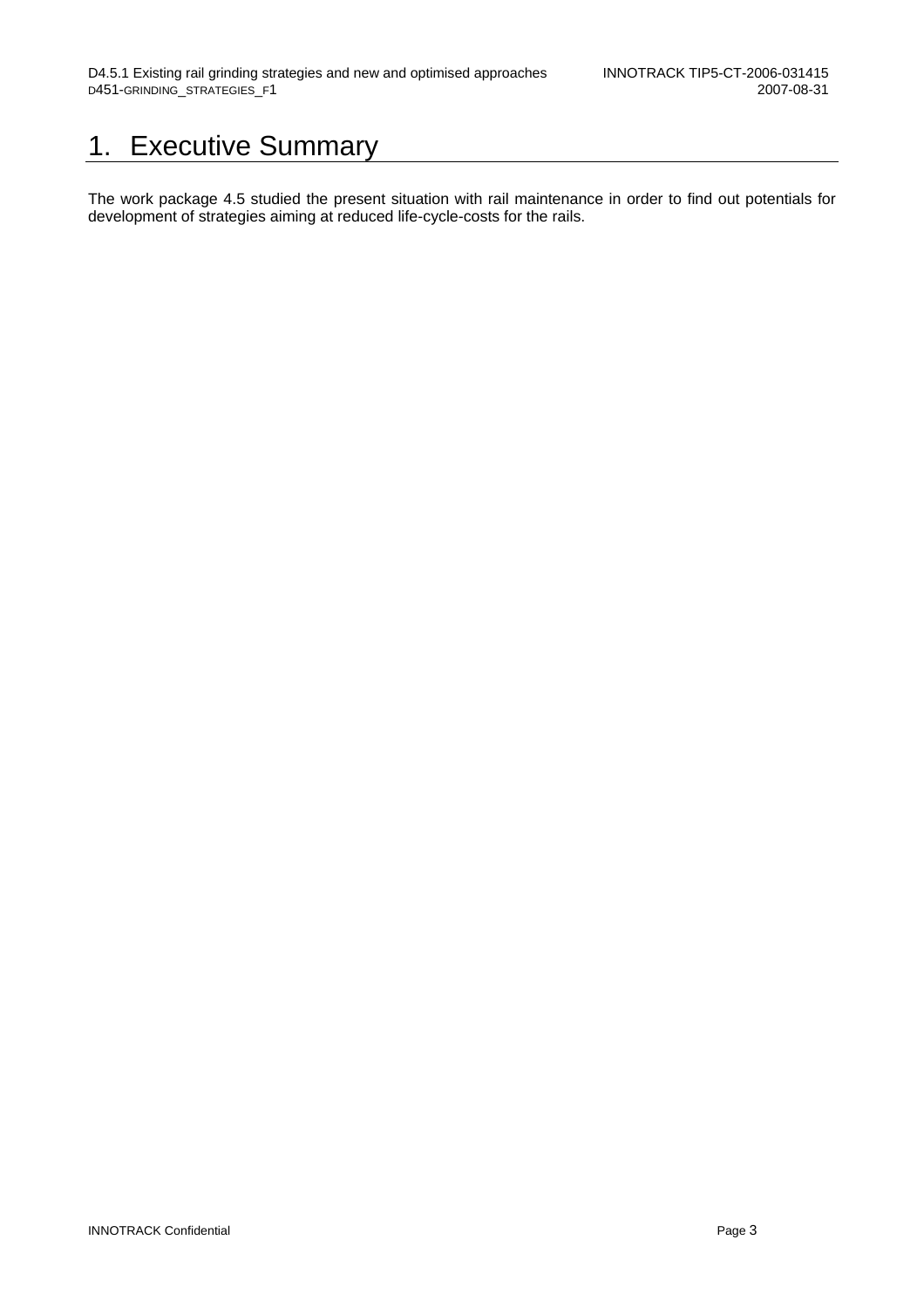## 2. Introduction

Four infrastructure managers participate in this work-group. Contributions from two of the remaining four IMs participating in other work packages could be implemented. Further input came from two rail manufacturers and one rail grinding contractor. Thus, the collected data may not be representative for all European railways, but common views on the summary document point to a reasonably well supported result.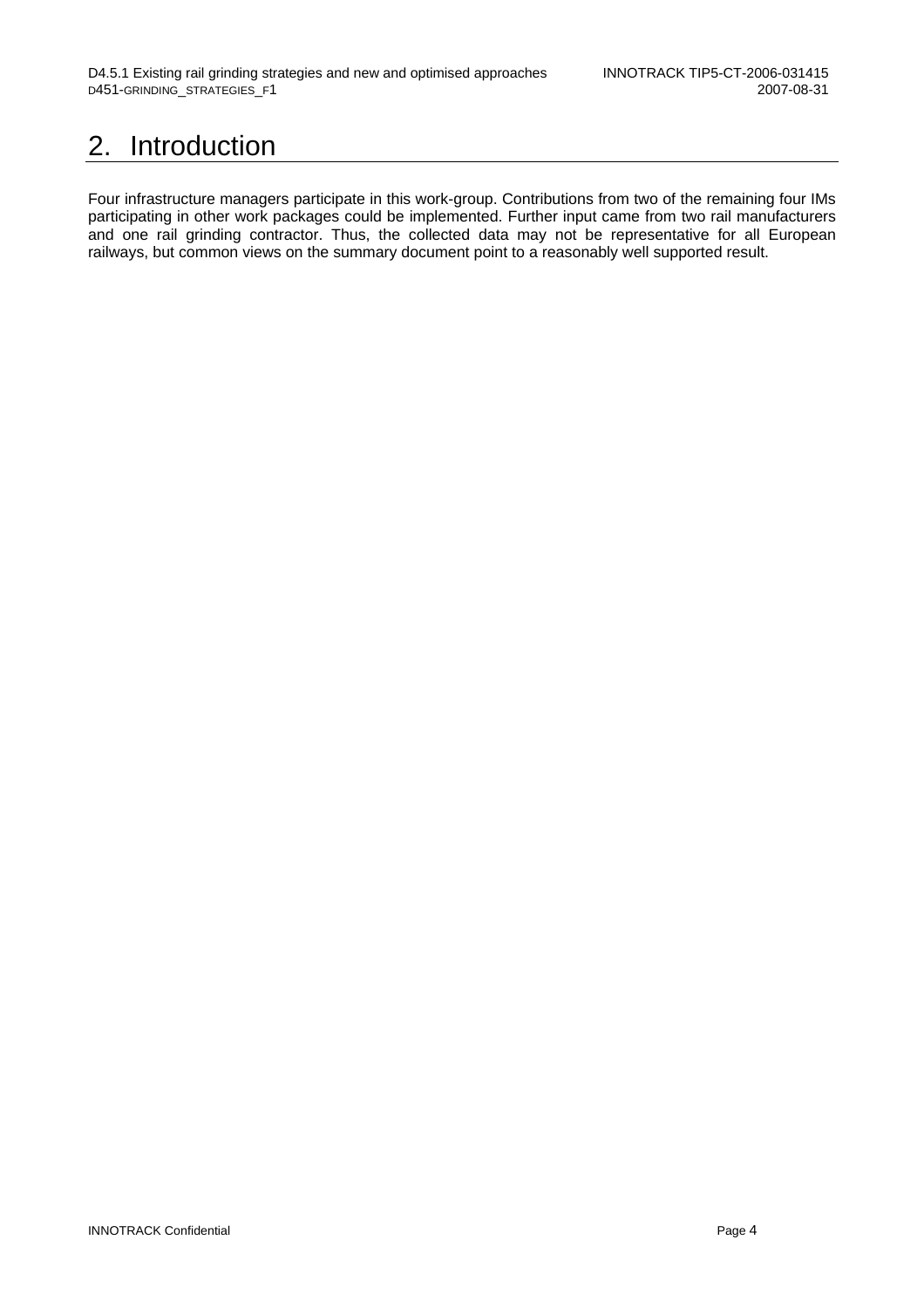#### 3. Overview of existing rail grinding strategies and new and optimised approaches for Europe

#### 3.1 Review of present situation

A questionnaire has been elaborated asking main questions regarding rail grinding practices and intentions for improvements or changes. The collated information is attached in Annexe 1 which comprises the information from all IMs (DB, SNCF, NR, ProRail). In addition, the grinding strategy documents provided by BV and OBB are included as translations in Annexes 2 and 3 for information only.

Discussion on the results of the survey can be summarised as follows:

- Reason for grinding is corrugation, Rolling Cycle Fatigue (RCF) or vehicle stability; they do not overlap usually.
- Each railway has specifications for rail grinding work; target profiles for grinding are specified. Apart from a standard profile special profiles are defined, in particular to deal with gauge corner fatigue.
- Some railways specify grinding cycles.
- In case of RCF gauge corner relief is specified generally.
- Grinding work can be classified in initial (pre-revenue), preventive and corrective work.
- Combination of grinding with other track maintenance work, in particular tamping before grinding is mentioned as preferred procedure.

#### 3.2 Intentions and potential for further developments with a view to optimising maintenance

The represented infrastructure companies believe their practice to be satisfactory; no major requests for changes have been identified. However, a priority list of possible improvements has been elaborated:

- 1. There is a feeling that at present some gap might occur between theory (specification) and practice (availability of budget and track possession possibilities). A thorough application of existing specs could probably already save money.
- 2. The impact from the vehicles, including wheel profiles, condition and bogie primary yaw stiffness needs to be minimised. Wheel profiles should be examined and maintained within tight limits in order to optimise rail maintenance. (High impact vehicles should be identified and respective fines should apply.)
- 3. Grinding cycles should be checked and defined depending on traffic and line characteristics and rail grade.
- 4. Grinding cycles could be elongated by finding the best mix between metal removal, target profile and intervention period.
- 5. Improved planning of maintenance work will help to reduce maintenance costs considerably. By better use of shift time (longer track possession intervals, longer working shifts) and higher working speeds within a "slow moving train" grinding approach, site productivity could be increased and costs per meter track reduced.
- 6. Preventive strategies have to be favoured over corrective ones, metal removal per intervention being in the range between 0.1 and 0.3 mm per intervention.
- 7. Planning needs to be done in a long-term approach (up to three years in advance).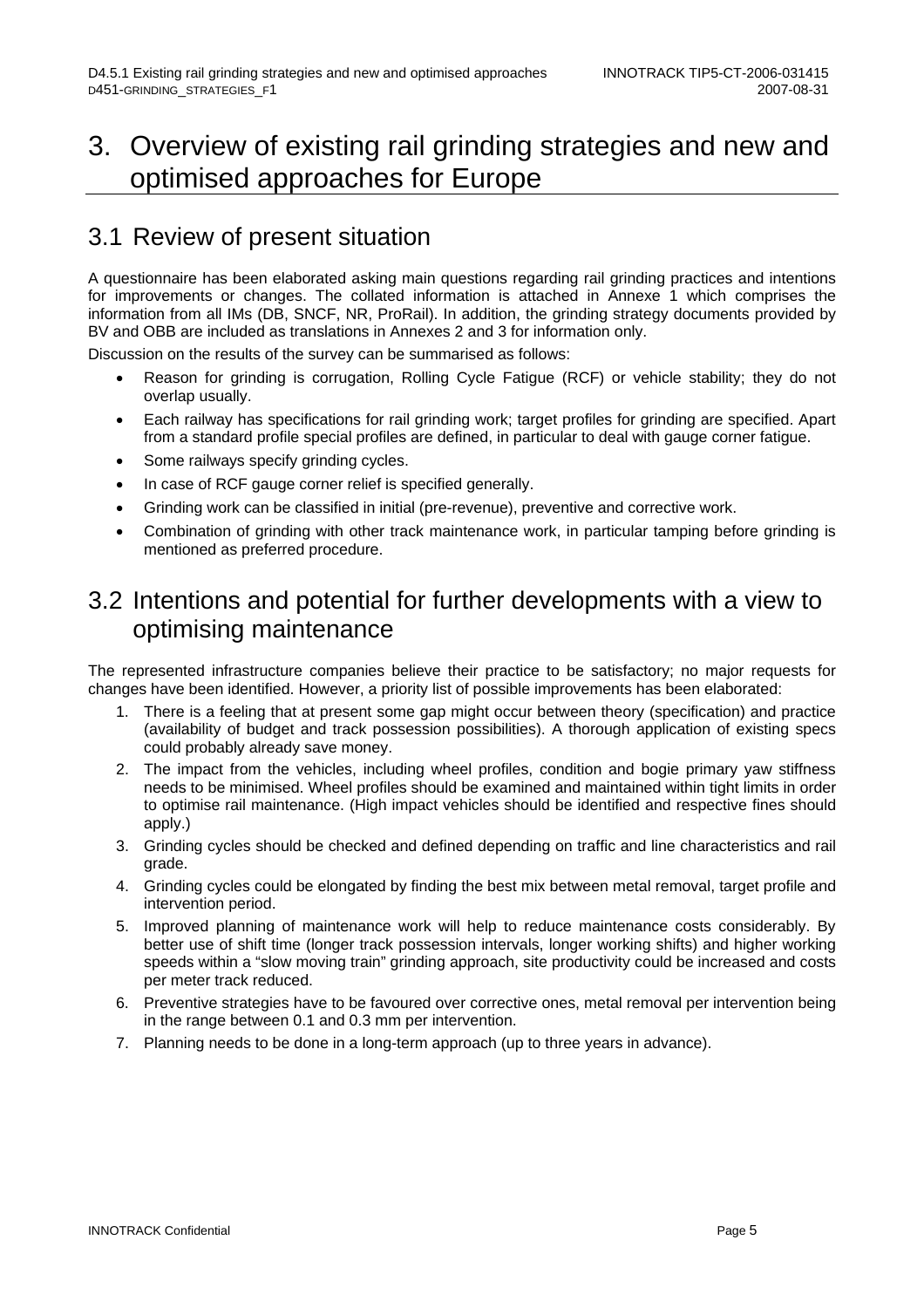### 4. Conclusions

The first project year allowed to collect, discuss and compare valuable information regarding present strategies. It served to define approaches for optimisation and further development, which will be the basis for the following activities aiming at LCC reduction by optimised rail maintenance strategies.